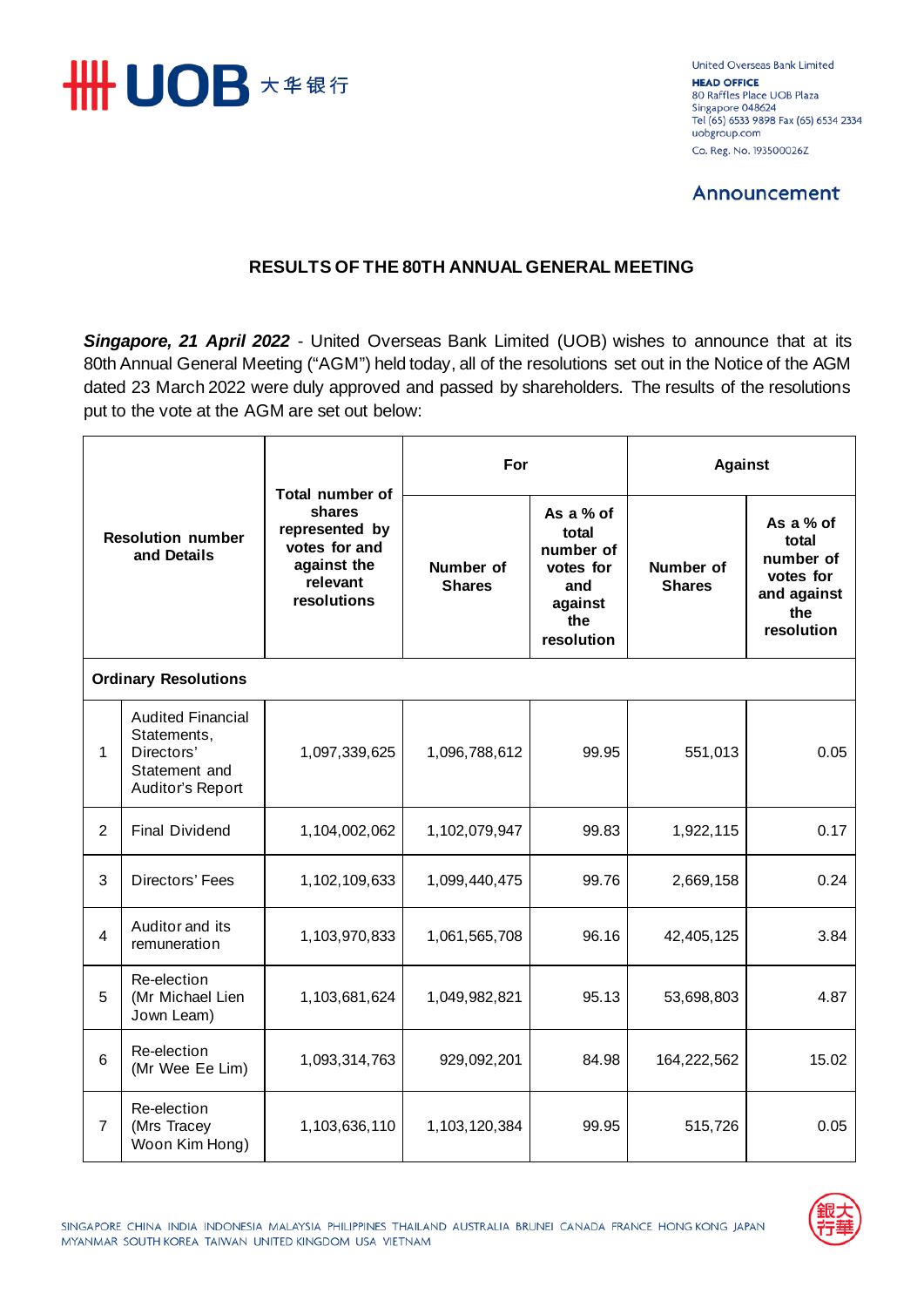

| <b>Resolution number</b><br>and Details |                                                                                                 | <b>Total number of</b><br>shares<br>represented by<br>votes for and<br>against the<br>relevant<br>resolutions | For                        |                                                                                  | <b>Against</b>             |                                                                                  |
|-----------------------------------------|-------------------------------------------------------------------------------------------------|---------------------------------------------------------------------------------------------------------------|----------------------------|----------------------------------------------------------------------------------|----------------------------|----------------------------------------------------------------------------------|
|                                         |                                                                                                 |                                                                                                               | Number of<br><b>Shares</b> | As a % of<br>total<br>number of<br>votes for<br>and against<br>the<br>resolution | Number of<br><b>Shares</b> | As a % of<br>total<br>number of<br>votes for<br>and against<br>the<br>resolution |
| 8                                       | Re-election<br>(Mr Dinh Ba Thanh)                                                               | 1,103,639,010                                                                                                 | 1,092,688,183              | 99.01                                                                            | 10,950,827                 | 0.99                                                                             |
| 9                                       | Re-election<br>(Ms Teo Lay Lim)                                                                 | 1,103,636,110                                                                                                 | 1,092,754,005              | 99.01                                                                            | 10,882,105                 | 0.99                                                                             |
| 10                                      | Authority to issue<br>ordinary shares                                                           | 1,104,008,013                                                                                                 | 1,042,956,025              | 94.47                                                                            | 61,051,988                 | 5.53                                                                             |
| 11                                      | Authority to issue<br>ordinary shares<br>pursuant to the<br><b>UOB Scrip</b><br>Dividend Scheme | 1,103,975,865                                                                                                 | 1,102,129,160              | 99.83                                                                            | 1,846,705                  | 0.17                                                                             |
| 12                                      | Renewal of Share<br>Purchase Mandate                                                            | 1,103,408,732                                                                                                 | 1,102,349,849              | 99.90                                                                            | 1,058,883                  | 0.10                                                                             |
| 13                                      | Proposed<br>alterations to the<br><b>UOB Restricted</b><br>Share Plan                           | 1,103,934,119                                                                                                 | 1,069,754,531              | 96.90                                                                            | 34,179,588                 | 3.10                                                                             |

#### **1. Details of parties who abstained from voting on any resolution(s)**

- (a) All non-executive Directors, who are also shareholders, have abstained from voting on Resolution 3.
- (b) All Directors who are eligible to participate in the UOB Share Plan (as defined in the Letter to Shareholders dated 23 March 2022), who are also shareholders, holding in aggregate 8,000 ordinary shares in UOB, abstained from voting on Resolution 13.
- (c) Employees who are eligible to participate in the UOB Share Plan and who are also shareholders, were required to abstain from voting on Resolution 13.